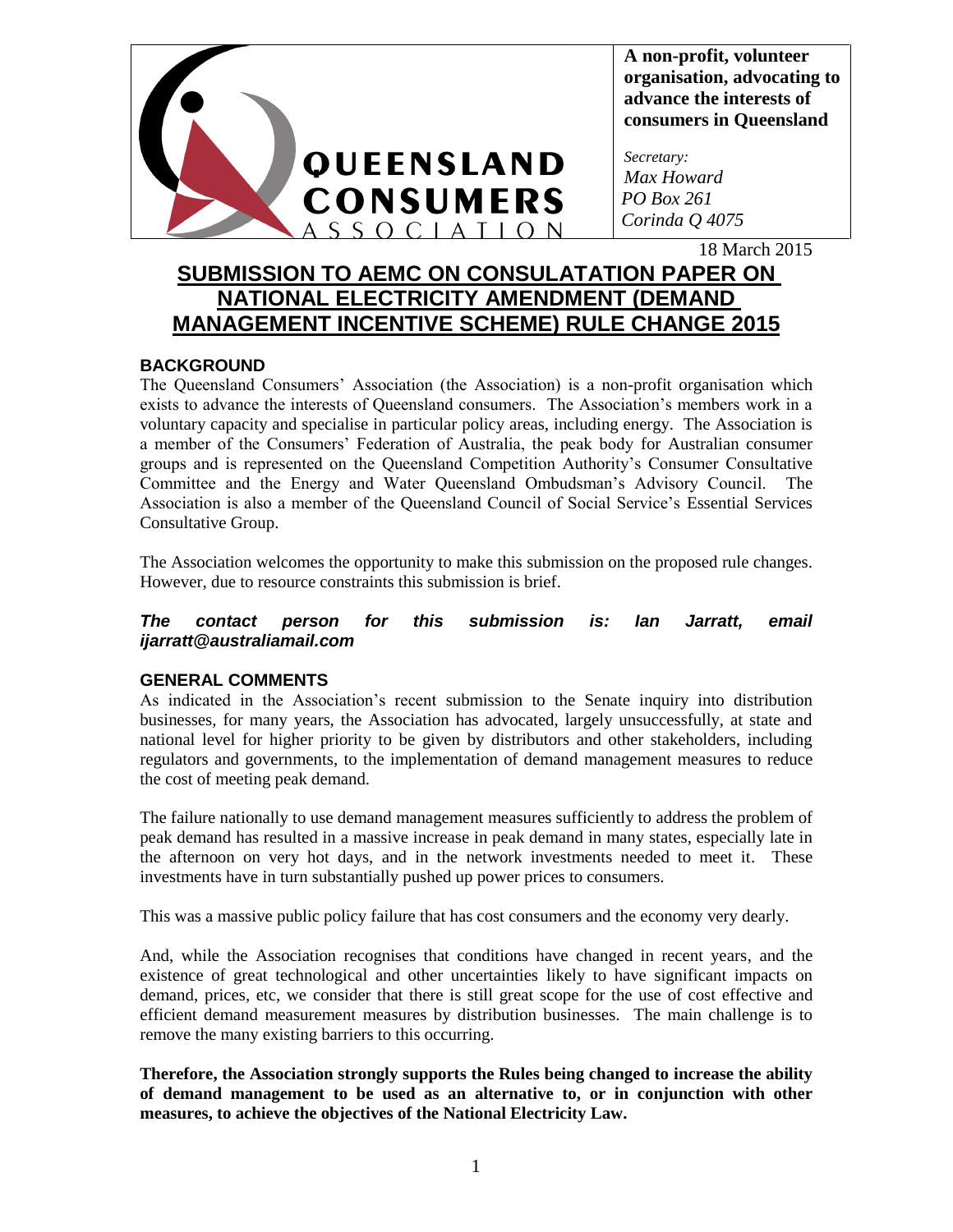## **SPECIFIC COMMENTS**

 $\overline{a}$ 

#### **Direct load control of air conditioners**

Based on the major benefits Queensland consumers obtained from the introduction many years ago of direct load control of hot water systems by distributors, the Association has highlighted for many years the large potential benefits likely from voluntary direct load control of household air conditioners.

The need for this became apparent several years ago when the use of air conditioners began to expand very rapidly. Yet industry and governments failed<sup>1</sup> to quickly develop and implement policies to overcome impediments to the use of direct load control of air conditioners.

The advantages of direct load control over other forms of demand management, and other approaches to managing peak demand, include:

- It is a simple "set and forget" operation for consumers
- It provides a highly reliable way for distributors to manage peak demand
- It can lock in a peak demand reduction capability for several years
- It can often be implemented without the need for any tariff or meter changes.

Trials have shown that direct load control of household air conditioners, involving switching them to economy mode, results in no noticeable reduction in consumer comfort.

Retrofitting older air conditioners for direct load control does not seem to be practical or economic. Nevertheless, the Association considers that the continuing expansion in the number of air conditioners in use, and the impending very large replacement market, will still allow direct load control of these appliances to be a significant demand management tool.

Also, PeakSmart enabled air conditioners are now widely available but for a variety of reasons<sup>2</sup> many will be installed without a signal receiver being fitted. Therefore, there will be considerable potential for distributors to later develop and implement programs that result in a receiver being fitted and the appliances becoming part of distributor demand management portfolios.

The Association considers that the regulatory arrangements to date to provide incentives or to require distributors to consider, develop, and implement direct load control of air conditioners as an alternative to, or to complement opex (augex and repex) and opex have been extremely inadequate.

This is clearly demonstrated by the fact that the significant recent progress made by the two Queensland distributors Energex and Ergon Energy, especially Energex with it PeakSmart direct load control scheme for air conditioners, would not have been achieved without substantial grant funding provided by the Queensland government.

#### **Therefore, it is essential that the regulatory arrangements be improved and we consider that the Rules should be changed along the lines proposed by both TEC and the COAG Energy Council.**

Although outside the scope of this consultation we also wish to take the opportunity to put on the public record our view that:

 $<sup>1</sup>$  The reasons are identified and discussed in a Consultation Regulation Impact Statement on Mandating</sup> Smart Appliance interfaces issued by the Equipment, Energy Efficiency Committee of Energy Efficiency in 2013 and available at<http://www.energyrating.gov.au/about/other-programs/demand-response/>

 $2^2$  For example, where a distributor does not want or is unable to have direct control of the household air conditioner loads or a householder does not want to participate in a distributor's direct load control program